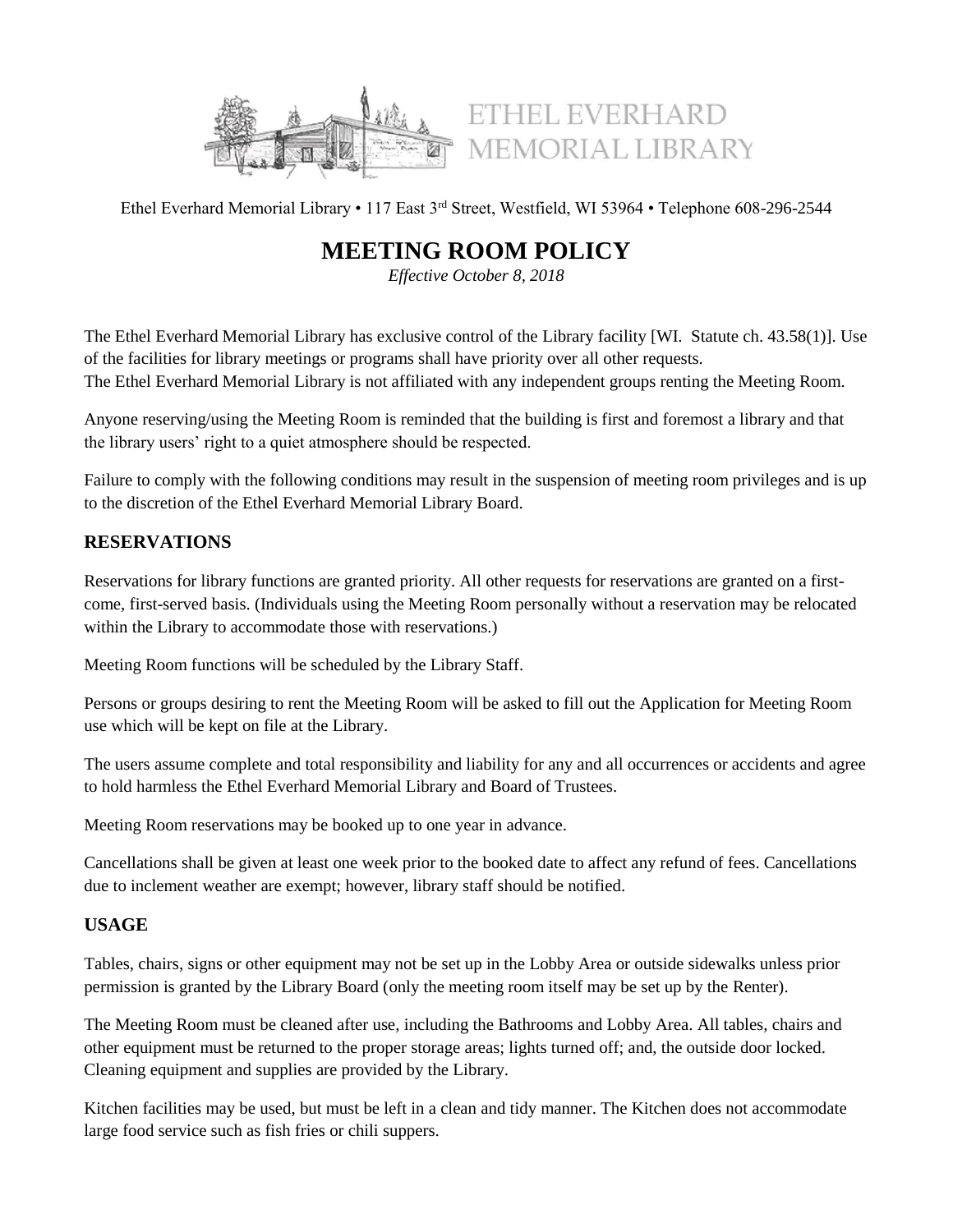The Renter is responsible for removing all trash from rented areas.

The Renter is responsible for any damage of property beyond ordinary wear and tear.

Any Renter leaving the Meeting Room/facility in an unsatisfactory condition will be assessed a minimum \$20.00 fee.

In the event of an emergency, the Library phone (during open hours) may be used at the discretion of the Library Director.

#### **RESTRICTIONS**

Minors are not allowed in the room at any time without sufficient adult supervision.

No smoking, alcoholic beverages, illegal gambling or any other illegal activities are allowed in the Library building or on the grounds. It is illegal to carry a firearm, deadly weapon or dangerous ordnance anywhere on the Library premises.

#### **STORAGE**

Arrangements to store group or personal property in the Meeting Room may be granted on an individual basis and must be made with the Library Board. The Library Board is not responsible for damage to or missing items of the property stored or any items left on the premises following termination of the rental agreement. Nothing may be stored in the furnace room or the Library. It is prohibited to use stored supplies and equipment by any group other than the Renter of the stored material.

#### **KEYS**

The key to the building may be obtained from the Library staff during regular hours. Keys should be returned in the book drop when finished using the Meeting Room.

A group using the Meeting Room on a regular basis may be issued a key. The key will be subject to return if the Meeting Room is not used for a least a one-month period.

There will be a \$50.00 charge for lost keys.

#### **RATES**

Non-profit groups holding meetings/events that are open to the public: fees will be waived for two hours of meetings per month. Thereafter, the charge will be \$5.00 per hour.

For all other entities the charge will be \$5.00 per hour.

Rates for long-term use may be negotiable with the Library Board.

### **DISCLAIMER**

The Ethel Everhard Memorial Library is not affiliated with any independent groups renting the meeting room. The fact that a group is permitted to use a Library meeting room does not in any way constitute endorsement by the Library of this group's policies or beliefs. Organizations may not use the Library's logo to promote events.